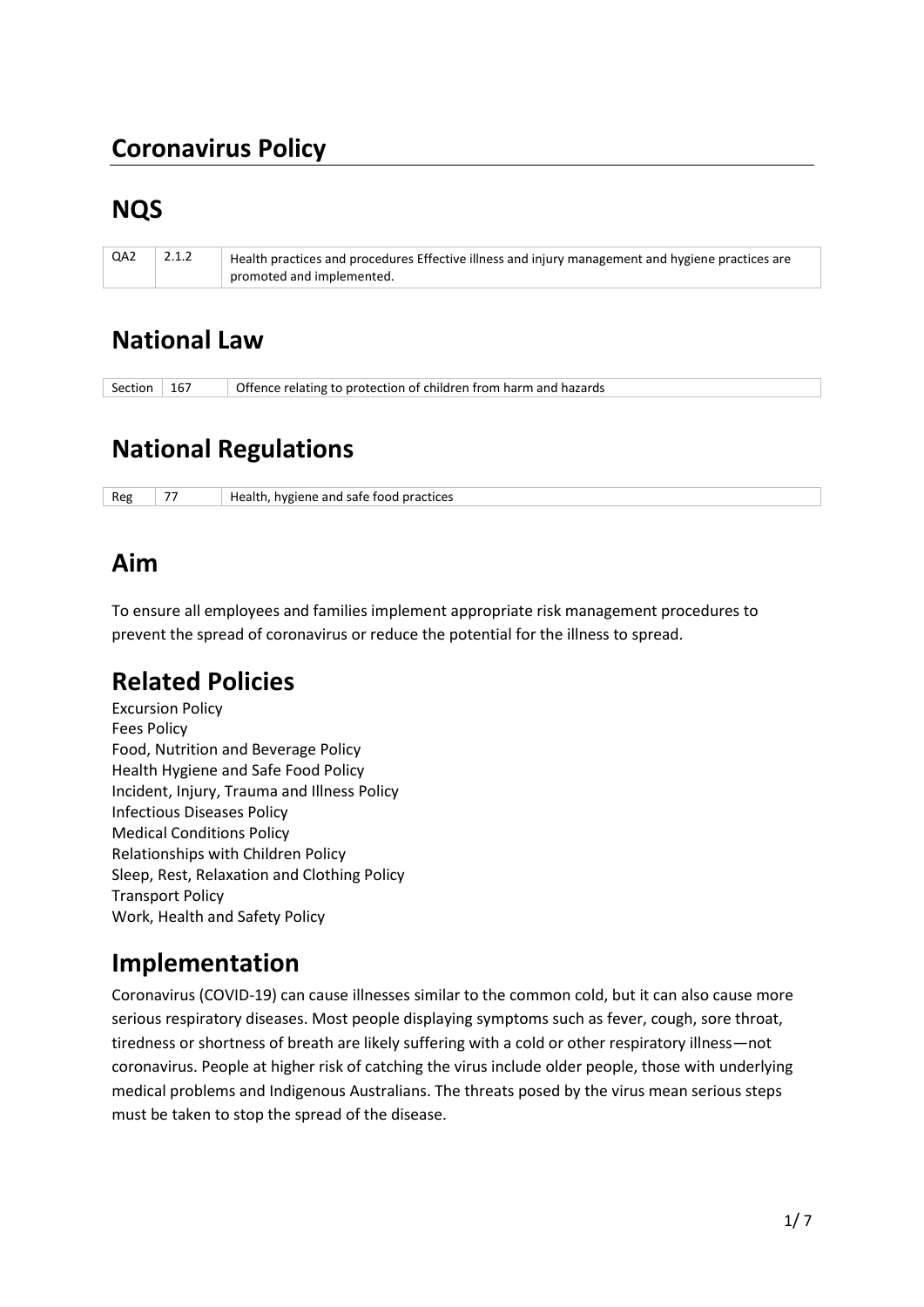As outlined in our Infectious Disease and Health, Hygiene and Safe Food Policies, the Approved Provider, Nominated Supervisor, educators and staff implement strict hygiene and infection control procedures at all times to prevent or minimise the spread of contagious illnesses. Hygiene measures and exclusion principles outlined in these policies continue to apply, and will be informed by current guidance on coronavirus issued by relevant Commonwealth and State/Territory Governments including:

- o [Federal Department of Health coronavirus health alerts](https://www.health.gov.au/news/health-alerts/novel-coronavirus-2019-ncov-health-alert) which are updated daily
- o [State/Territory Education Departments](https://www.health.gov.au/about-us/contact-us/local-state-and-territory-health-departments) which may issue coronavirus updates directly to service providers. Latest updates and resources can also be reviewed online
- o [Federal Department of Education, Skills and Employment Information](https://www.dese.gov.au/news/coronavirus-covid-19) includin[g Frequently](https://www.education.gov.au/childcare-FAQ)  [Asked Questions](https://www.education.gov.au/childcare-FAQ) and email updates [Federal Department of Education, Skills and Employment](https://education.us17.list-manage.com/subscribe?u=e11e7c8d748ec85b8de00986c&id=e6668f2d2e)
- o [Federal Department of Health](https://www.health.gov.au/) coronavirus Information Sheets which include:
	- 1. Use of masks by [the public in the community](https://www.health.gov.au/sites/default/files/documents/2020/06/coronavirus-covid-19-use-of-masks-by-the-public-in-the-community-use-of-masks-by-the-public-in-the-community_0.pdf)
	- 2. [Environmental Cleaning and Disinfection Principles for COVID-19](https://www.health.gov.au/sites/default/files/documents/2020/03/environmental-cleaning-and-disinfection-principles-for-covid-19.pdf)
	- 3. [COVID-19-Frequently Asked Questions](https://www.health.gov.au/sites/default/files/documents/2020/03/coronavirus-covid-19-frequently-asked-questions_1.pdf)
	- 4. ['Information for employers'](https://www.health.gov.au/resources/publications/coronavirus-covid-19-information-for-employers) which covers when staff cannot go to work, what to tell staff, cleaning precautions and how to help prevent spread of Coronavirus.

If in doubt about current coronavirus guidance, the Approved Provider or Nominated Supervisor will contact the **Federal coronavirus hotline on 1800 020 080** or their State/Territory health Department.

The Approved Provider and Nominated Supervisor will also implement a COVID Safe Plan to ensure the service can provide an environment that's as safe as possible for children, staff and visitors.

### **What must employees and families do?**

#### **Comply with government guidance**

The Approved Provider, employees and volunteers and families must:

- **comply with guidance issued by Government agencies, including in relation to attendance, quarantine and self-isolation**. This includes requirements relating to close contacts, secondary close contacts, and casual contacts
- **seek medical attention** if they develop symptoms of coronavirus including fever, cough, sore throat or shortness of breath. Call ahead before visiting the doctor/hospital to advise them of your symptoms, and wear a surgical mask when visiting the medical facility. Employees/families must advise the Approved Provider or Nominated Supervisor immediately if they are being tested for coronavirus. They and their close contacts including enrolled children must not come to the service until they return a negative coronavirus test and meet the Government's quarantine and self-isolation requirements or advice as outlined in the point above
- **comply with all service policies including Infectious Diseases Policy** which requires ill children and adults to remain at home and comply with relevant Exclusion periods. Note employees, volunteers and families must comply with any isolation/exclusion periods in relation to coronavirus implemented by the Approved Provider or Nominated Supervisor including periods which exceed government requirements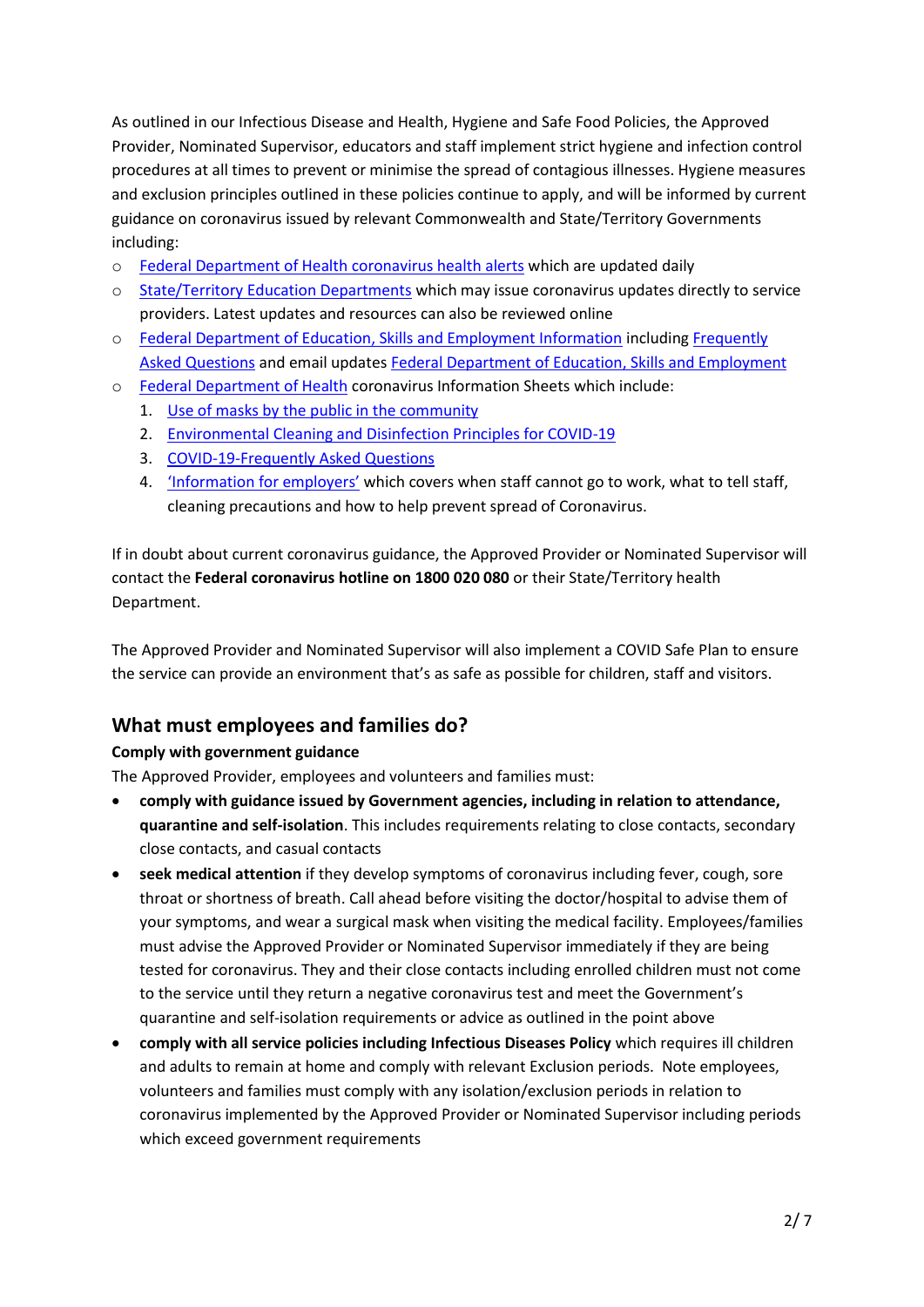- **agree to have their temperature tested** before entry to the service if the Nominated Supervisor or staff reasonably believe a child or adult may have a fever or it's one of the control measures in our COVID Safe Plan
- **advise the service** if they develop symptoms of the virus or are confirmed to have the virus. This is particularly important if they have been at the service before a positive test
- **provide evidence of a negative covid test** if requested, including after a period of isolation or quarantine
- **complete a Health Declaration** if requested by staff declaring they are healthy and do not have any symptoms of coronavirus before entering the service
- **comply with guidance issued by the Government in relation to the wearing of face masks at the Service**. Where the wearing of masks is not mandatory, it is recommended that parents, visitors and staff not educating and caring for children wear masks at the service in situations where physical distancing cannot be maintained. Note it is not safe to use a mask on children under two years due to the risk they may choke
- **comply with Government requirements for vaccination against COVID-19**. This includes vaccination requirements for ECEC staff as outlined on State Government websites and contained in Public Health Orders.

The Approved Provider and Nominated Supervisor will ensure staff, parents and visitors are familiar with best practice infection control measures for wearing masks including:

- washing hands for at least 20 seconds with soap and water or alcohol-based hand sanitiser with at least 60% alcohol before touching mask
- not touching the front of the mask or the face while it's on or when removing it grasping the ear loops or ties instead
- disposing of single use surgical masks responsibly and putting reusable masks directly into the laundry or a disposable/washable bag for laundering.

### **Implement effective hygiene process**

The coronavirus is most likely to spread from person-to-person through droplets of saliva produced when a person coughs or sneezes. Droplets cannot go through skin and people can only be infected if they touch their mouth, nose or eyes once their skin (ie hands) is contaminated. Droplets usually travel no farther than 1 metre through the air. This means the transmission of droplets can occur when people:

- have direct close contact with a person while they are infectious
- have close contact with an infected person who coughs or sneezes
- touch objects or surfaces like door handles or tables contaminated from a cough or sneeze from a person with a confirmed infection, and then touch their mouth or face.

The Approved Provider will ensure all staff complete the onlin[e COVID-19 Infection Control Training](https://www.health.gov.au/resources/apps-and-tools/covid-19-infection-control-training) made available by the Federal Department of Health. Certificates of completion will be displayed. Employees and volunteers will ensure they continue to implement hygiene processes outlined in the Health, Hygiene and Safe Food Policy to ensure high standards of hygiene and infection control at all times. This includes ensuring they and where relevant children: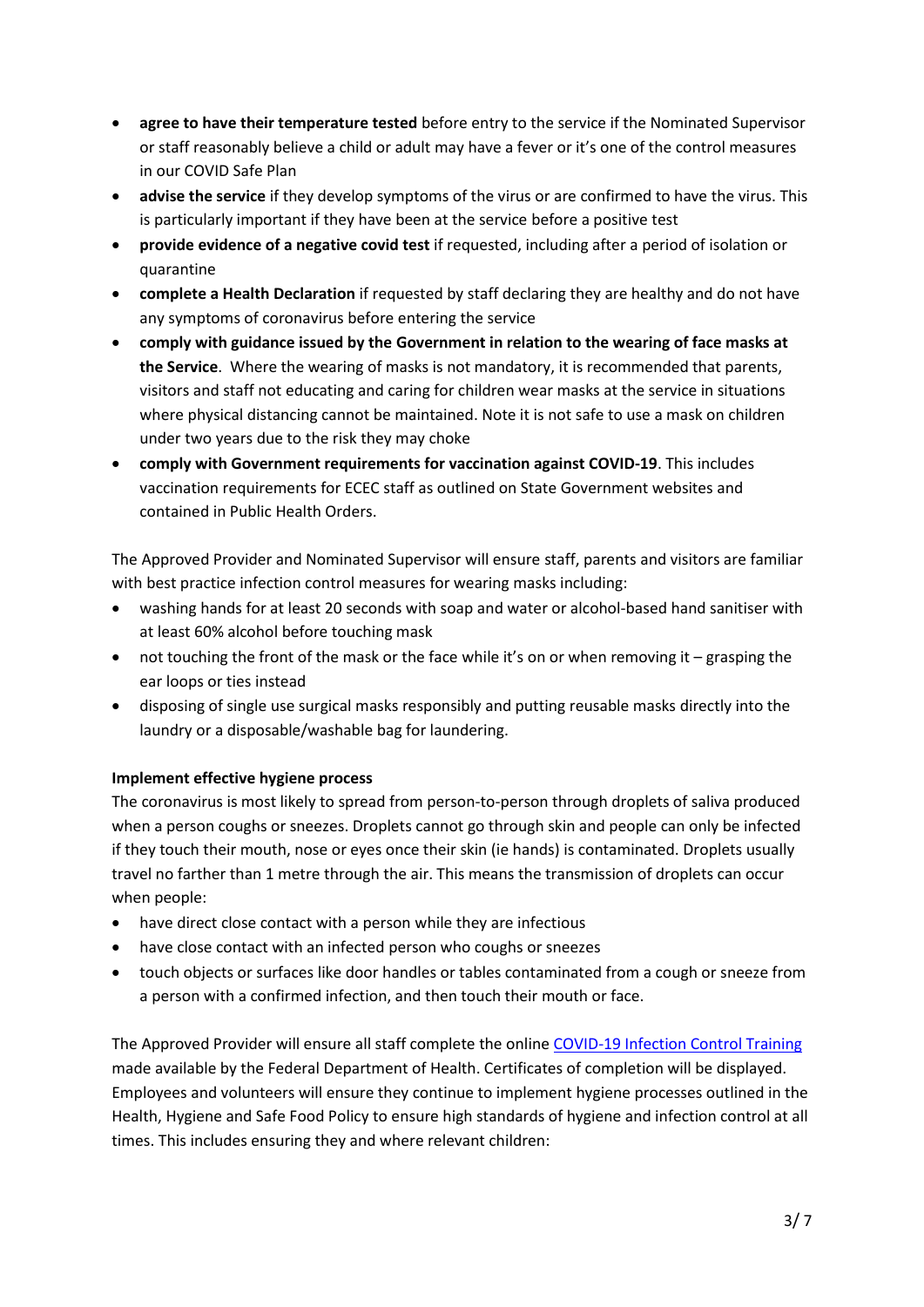- wash hands frequently with soap and water including before and after eating or handling food, going to the toilet, changing a nappy, handling play dough, using gloves, and after wiping or touching nose and cleaning up spills of body fluids
- wash hands in ways that meet the principles recommended by the World Health Organisation in the following video[s wash hands with soap and water](https://www.youtube.com/watch?v=3PmVJQUCm4E) and [wash hands with alcohol based](https://www.youtube.com/watch?v=ZnSjFr6J9HI)  [sanitiser](https://www.youtube.com/watch?v=ZnSjFr6J9HI)
- cough and sneeze into their inner elbow, or use a tissue to cover their mouth and nose and placing tissues in the bin immediately after use

If using alcohol-based hand sanitiser in place of soap it will contain 60-80% alcohol and antibacterial soap/gel will never be used.

In addition the Approved Provider and Nominated Supervisor will ensure educators engage in regular handwashing with children and cleaning requirements are documented and completed more frequently than usual. This includes regularly cleaning and disinfecting frequently touched surfaces like door knobs, bathrooms (eg taps, toilets), tables and chairs, phones, tablets, keyboards. Cleaning staff, including contracted cleaning staff, will implement the procedures outlined in the 'Information for [employers'](https://www.health.gov.au/resources/publications/coronavirus-covid-19-information-for-employers) and [Environmental Cleaning and Disinfection Principles for COVID-19](https://www.health.gov.au/sites/default/files/documents/2020/03/environmental-cleaning-and-disinfection-principles-for-covid-19.pdf) Information Sheets including:

- wearing gloves and using alcohol-based hand sanitiser before and after wearing gloves
- wearing surgical masks and eye protection if person with the virus or in isolation has been in the area being cleaned or there are spills of body fluids which could be infected with the virus
- disinfecting surfaces with an anti-viral disinfectant after cleaning with detergent and water.

The Approved Provider and Nominated Supervisor will ensure hand hygiene posters are displayed in areas which can easily be seen by families, including the front entrance, and require all employees and families to use hand sanitiser provided at service entrances. They will also place signs and posters about physical distancing around the Service like those from [Safework Australia.](https://www.safeworkaustralia.gov.au/doc/signage-and-posters-covid-19)

#### **Social distancing**

We're also implementing the following social distancing strategies where possible to limit the potential spread of the infection:

- complying with current public gathering limits and numbers of people allowed in indoor or outdoor spaces (see State Government websites eg Coronavirus and Health sites)
- maintaining physical distancing and current gathering limits during any excursions
- ensuring families maintain at least 1.5 metres between each other as far as practical, including at the start and end of the program
- restricting parents entering the service eg by asking parents to dop an pick up at the front door
- putting marks on the floor so families and visitors stand at least 1.5 metres away from the counter and from each other
- avoiding situations where children are required to queue, assemble in large groups or hold hands
- staggering lunch /snack times to reduce number of children playing outside at one time and number of staff in staff room if attendance is high or at capacity
- staggering children's attendance where possible
- arranging for deliveries to be dropped away from main entrance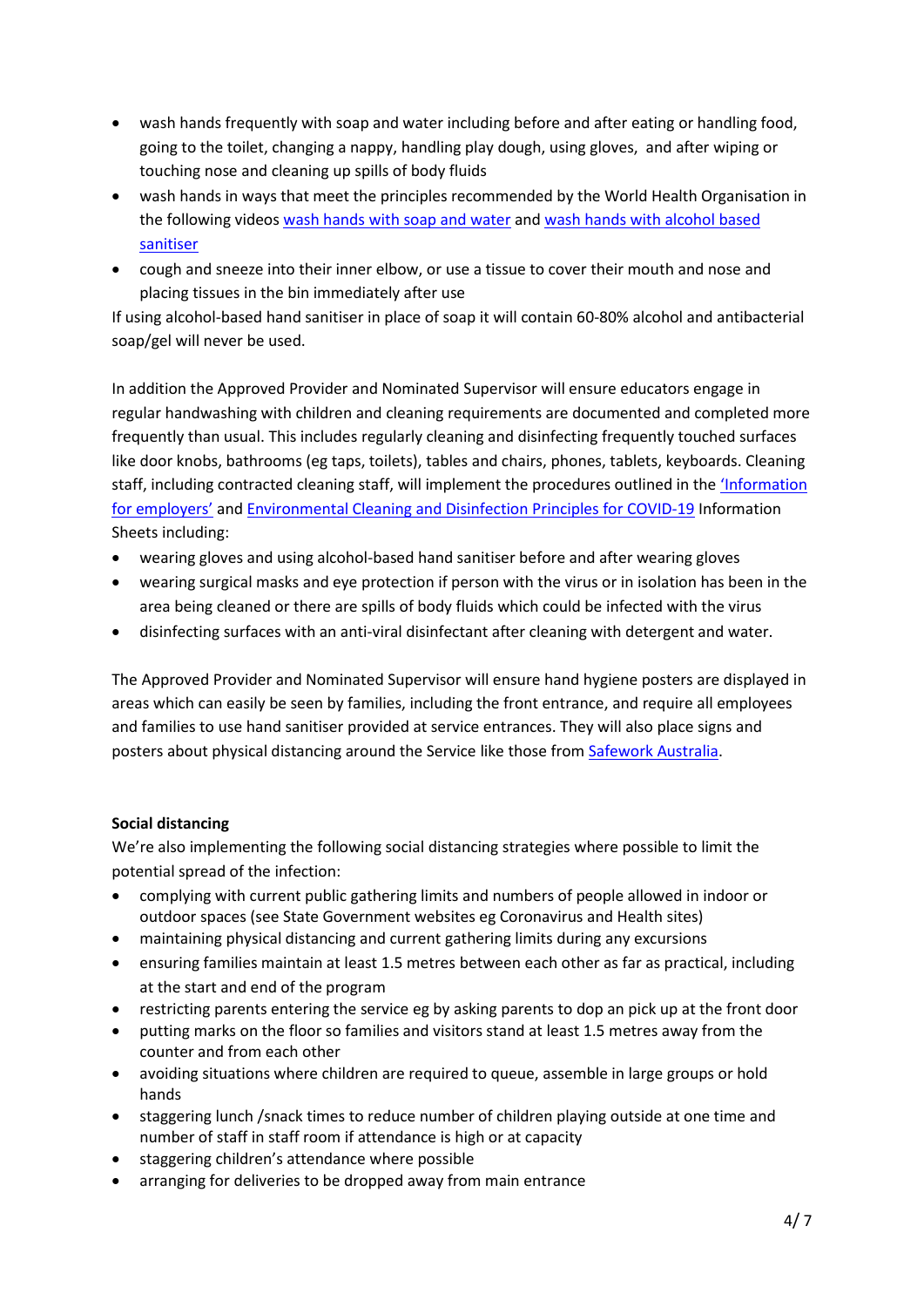- requiring visitors to sign a COVID-19 declaration that they are healthy and do not have any symptoms of the virus
- increasing the use of technology like Zoom to ensure children can continue to communicate with absent children and community members in a protected environment
- maintaining 1.5 metres between cots, stretchers, floor cushions etc and between furniture and seating arrangements in staff common rooms
- ceasing activities which may have a higher risk of infection including play dough, cooking and dress up activities
- providing children with resources rather than letting children select from communal resources
- serving food to children rather than providing sharing plates
- increasing supervision in bathrooms and only allowing 1 child at tap at a time to wash hands
- opening windows and adjusting air-conditioning for more fresh air
- conducting more learning and activities outside
- requiring staff to travel directly to and from work, and avoid public transport where possible

#### **Information and notification requirements**

The Approved Provider or Nominated Supervisor will:

- report instances of (suspected) coronavirus to the local state/territory health department immediately and follow all guidance
- comply with notification requirements for serious incidents which include:
	- o any incident involving serious illness of a child at the service where the child attended, or should have attended, a hospital
	- o any emergency where emergency services attended ie there was an imminent or severe risk to the health, safety or wellbeing of a person at the service
- comply with other notification requirements including:
	- o notifying the Regulatory Authority within 24 hours if directed to close or closing voluntarily because of coronavirus. Note where possible the Approved Provider or Nominated Supervisor will contact the Authority before making decision to close because of low numbers. (If closing voluntarily, children cannot be reported as absent and CCS will not be paid unless the closure is determined as a local emergency by State/Territory Education Departments)
	- o notifying the Regulatory Authority within 7 days about any changes to service days or operating hours
	- $\circ$  notifying any third party software provider or via operational details in the Provider Entry Point
- apply for waivers from ratio and qualification requirements if required where staff are required to self-isolate
- provide families with current information about the coronavirus including relevant information and Fact Sheets from Federal or State Health and Education Departments.

#### **Interactions with Children**

Where appropriate, educators will speak with children about the coronavirus in ways that do not alarm them or cause unnecessary fear or distress. Educators may, for example, discuss with children their feelings in relation to the virus, remind children that the risk of catching the illness is very low, review hygiene measures they can take to reduce the risk of infection, discuss some of the good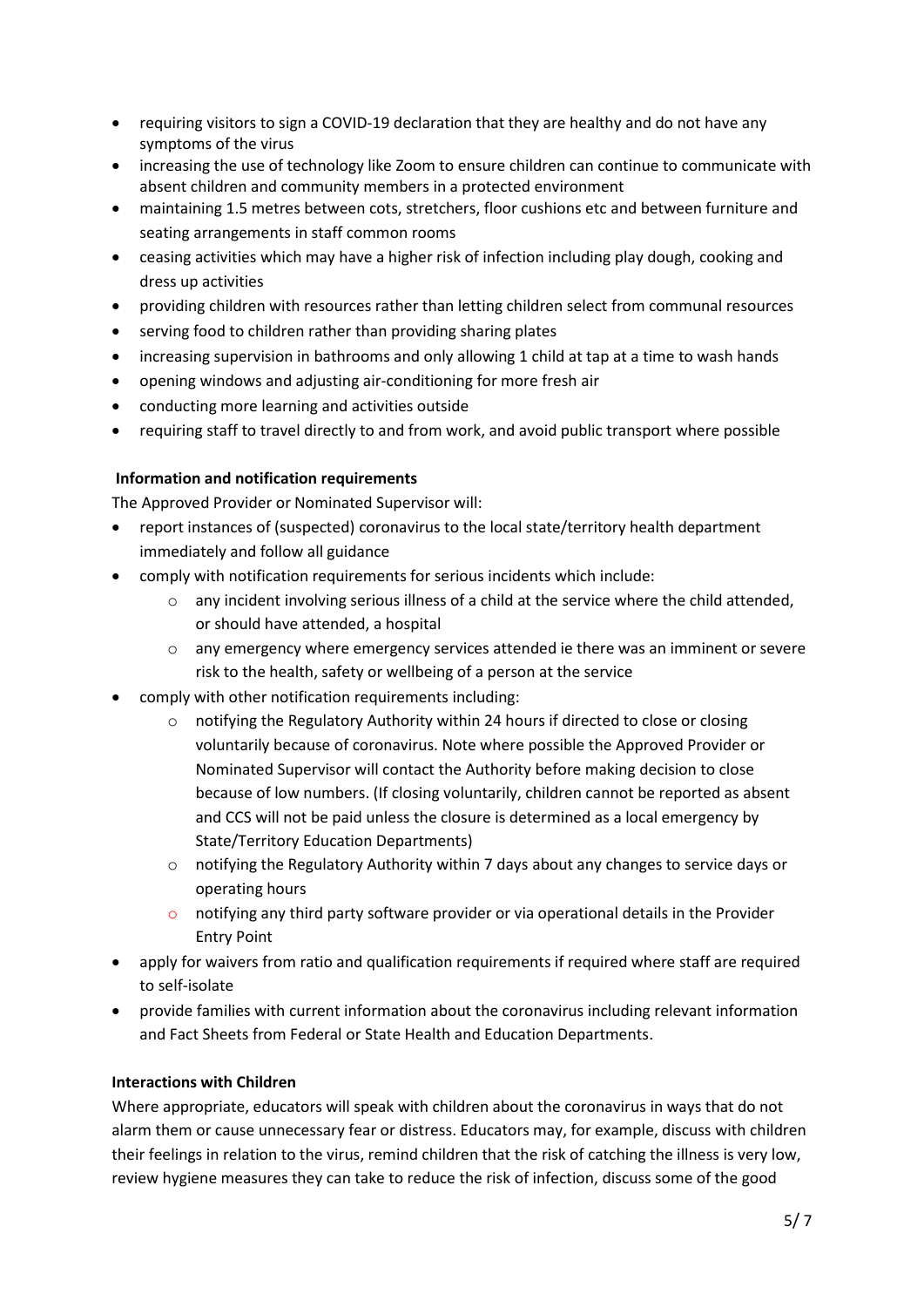things happening in the world, or implement other strategies outlined in our Relationships with Children Policy. Educators will be careful not to speak to others in an alarmist way about the coronavirus if children are present or within hearing.

#### **What else should families do?**

Asthma Australia has advised doctors to ensure all patients with asthma have a current Asthma Action plan and to update it if needed via a phone consultation, with any new plan delivered electronically. If their child has an Asthma Plan, families must consult their doctor and provide the Nominated Supervisor with an updated Plan or written confirmation from the doctor that the current Plan can continue. The Nominated Supervisor will distribute any updated Plans to relevant educators.

#### **Fees**

The Approved Provider or Nominated Supervisor will advise families of any relevant fee support which may be provided by the Government to assist families impacted by COVID-19. Without any Government fee support families must pay fees as outlined in our Fees Policy. Please note families approved for Child Care Subsidy may be eligible for Additional Child Care Subsidy (temporary financial hardship) where their income has dropped because of COVID-19.

#### **Staff Entitlements - Employees are ill or need to care for family member**

Permanent employees are entitled to paid sick leave if they're ill with coronavirus. Employees must provide a medical certificate confirming they have the virus. Permanent employees who need to look after a family member or someone in their household who's sick with the virus are also entitled to paid carer's leave, or unpaid carer's leave if they have no paid sick or carer's leave left. Casual employees are entitled to 2 days unpaid carer's leave per occasion. Employees must provide evidence supporting an application to take carer's leave if requested. Permanent employees who want to stay at home as a precaution against exposure to coronavirus must apply for paid or unpaid leave.

#### **Staff Entitlements - Employees required to self-isolate or wish to stay home as precaution**

The Approved Provider or Nominated Supervisor will discuss available employment options with permanent employees who can't return from overseas or are required to enter quarantine or isolation but aren't sick. Options include taking annual leave or other leave eg long service leave, and taking unpaid leave.

#### **Staff Entitlements - Employees directed not to work**

Permanent employees will be paid if they are directed not to work to prevent the spread of the illness, cannot work because numbers of children have declined or the centre is voluntarily closed by the Approved Provider.

In cases where service viability is threatened, for example because enrolments have significantly reduced, the Approved Provider will discuss the situation with all permanent and seek their views on possible changes to staffing arrangements eg reductions in hours. Employees' written consent to any new arrangements will be obtained.

#### **Staff Entitlements - Stand downs**

Under the Fair Work Act, an employee can only be stood down without pay if: